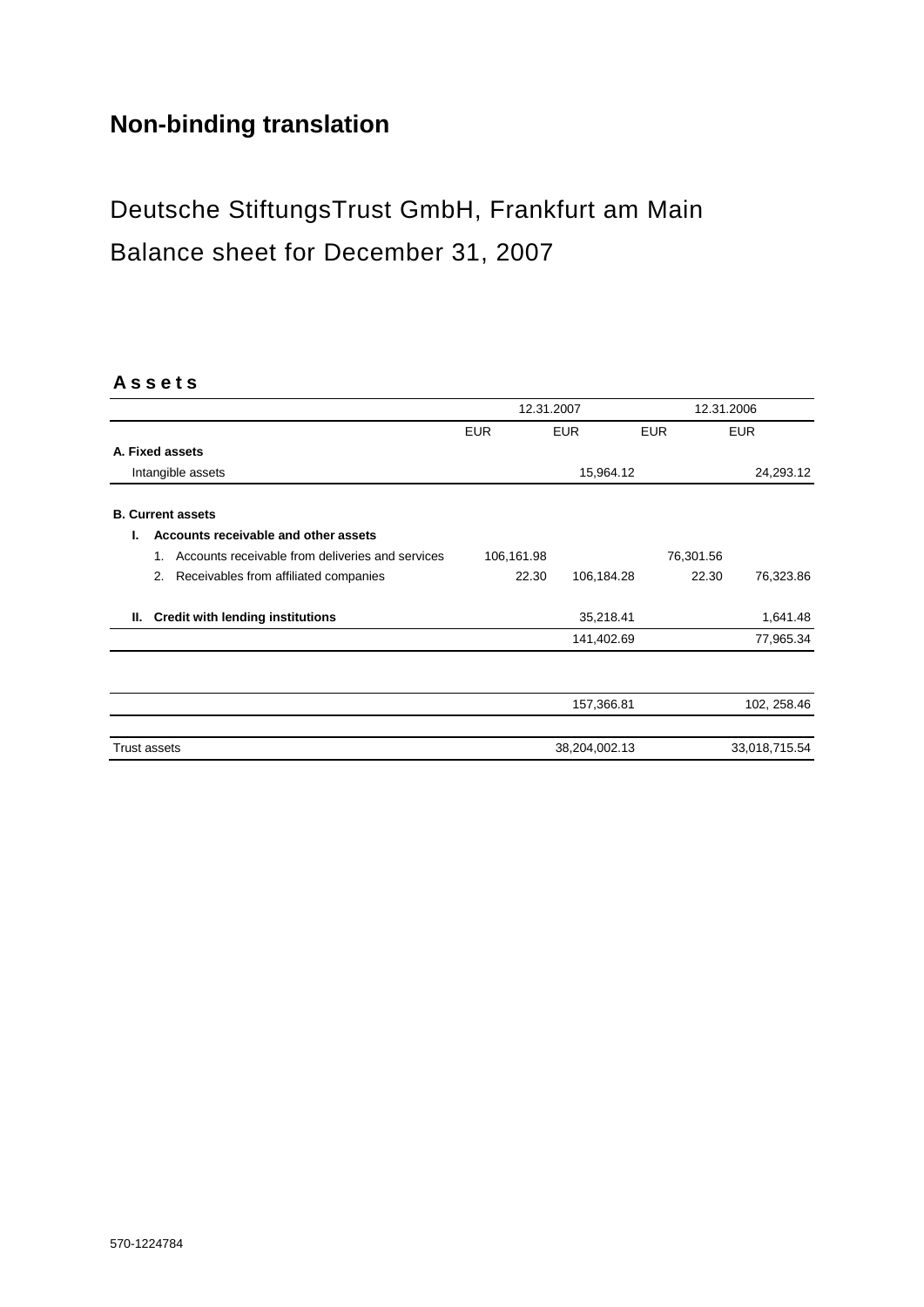|                                                       | 12.31.2007 | 12.31.2006                  |
|-------------------------------------------------------|------------|-----------------------------|
|                                                       | <b>EUR</b> | <b>EUR</b>                  |
| A. Equity capital                                     |            |                             |
| <b>Subscribed capital</b><br>ı.                       | 25,000.00  | 25,000.00                   |
| Ш.<br>Revenue reserves                                | 1,864.53   | 1,864.53                    |
|                                                       | 26,864.53  | 26,864.53                   |
| <b>B. Provisions</b>                                  |            |                             |
| Other provisions                                      | 6,697.00   | 4,200.00                    |
| <b>C. Liabilities</b>                                 |            |                             |
| Liabilities relating to deliveries and services<br>1. | 0.00       | 7,321.80                    |
| Liabilities relating to affiliated companies<br>2.    | 123,805.28 | 63,872.13                   |
|                                                       | 123,805.28 | 71,193.93                   |
|                                                       |            |                             |
|                                                       | 157,366.81 | 102,258.46                  |
| <b>Trust assets</b>                                   |            | 38,204,002.13 33,018,715.54 |

### **L i a b i l i t i e s**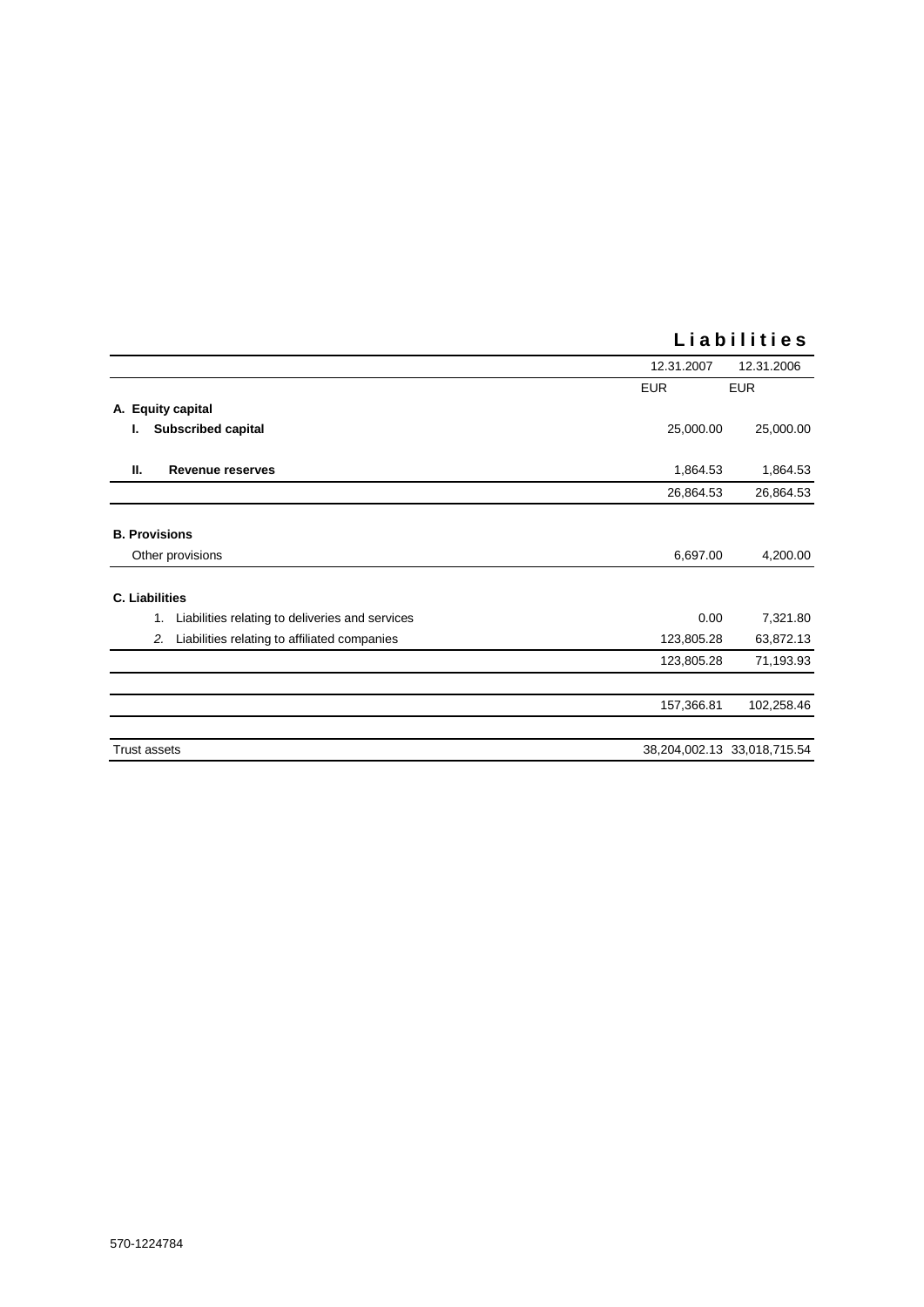# German StiftungsTrust GmbH, Frankfurt am Main Income statement for the period from January 1 through December 31, 2007

|    |                                                        | 2007       | 2006       |
|----|--------------------------------------------------------|------------|------------|
|    |                                                        | <b>EUR</b> | <b>EUR</b> |
|    |                                                        |            |            |
|    | Sales revenue                                          | 323,173.44 | 264,238.56 |
|    | 2. Other operating income                              | 0.00       | 579.84     |
| 3. | Depreciation of intangible assets of capital assets    | 8.329.00   | 694.00     |
|    | 4. Other operating expenditures                        | 217,677.41 | 207,160.25 |
| 5. | Other interest and similar revenues                    | 143.50     | 121.58     |
|    | 6. Results of ordinary business activities             | 97.310.53  | 57,085.73  |
| 7. | Transferred profit based on profit-transfer agreements | 97,310.53  | 57,085.73  |
| 8. | Annual profit                                          | 0.00       | 0.00       |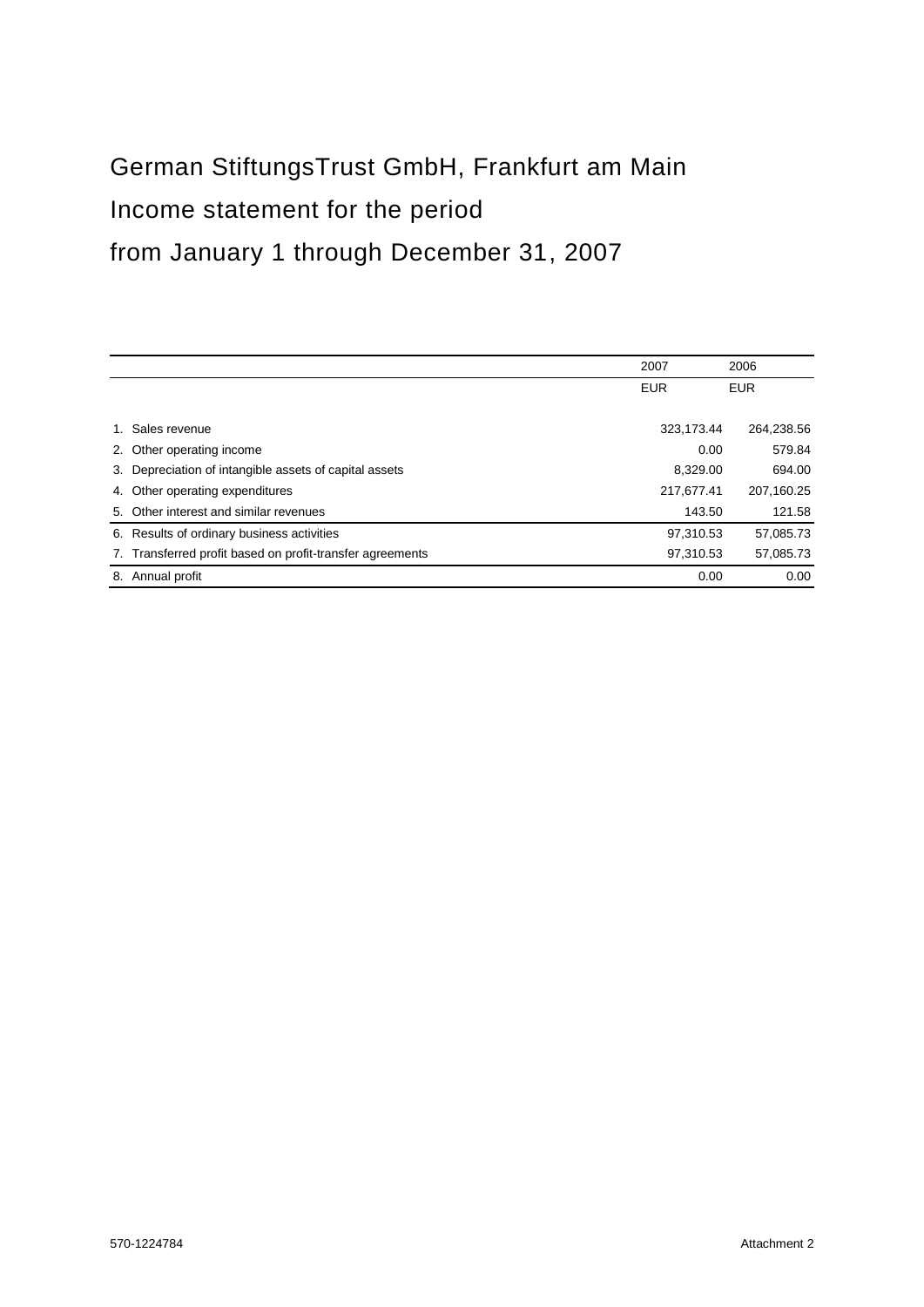| Notes for the 2007 fiscal year for the Deutsche<br><b>StiftungsTrust GmbH</b> |                                                                                                                                                                                                                                                                                                                                                                                                         |  |  |
|-------------------------------------------------------------------------------|---------------------------------------------------------------------------------------------------------------------------------------------------------------------------------------------------------------------------------------------------------------------------------------------------------------------------------------------------------------------------------------------------------|--|--|
| Form and contents for the year-end results                                    | The year-end results were structured on the basic<br>financial reporting standards of the HGB [German]<br>Commercial Code] and the GmbH law. Because of<br>trust assets administration, this is stated<br>separately under the financial statement.<br>Furthermore, single line items from the annual<br>financial statement are itemized and explained in<br>the corresponding clauses of these notes. |  |  |
|                                                                               | The total expenditure format is applied to the<br>income statement.                                                                                                                                                                                                                                                                                                                                     |  |  |
|                                                                               | The company is a small corporation in the sense<br>of § 267 Para. 1 HGB [German Commercial<br>Code].                                                                                                                                                                                                                                                                                                    |  |  |
| <b>Balance sheet and evaluation methods</b>                                   | The intangible assets are evaluated with<br>continued acquisition costs. The depreciation<br>results from a linear pro rata temporis basis.                                                                                                                                                                                                                                                             |  |  |
|                                                                               | The approach of the accounts receivable and<br>other assets take place at their nominal amounts.                                                                                                                                                                                                                                                                                                        |  |  |
|                                                                               | For the assessment of other provisions all<br>identifiable risks as well as unknown liabilities are<br>measured and bear sufficient calculation. The<br>provisions are established at their level because of<br>sound commercial judgment.                                                                                                                                                              |  |  |
|                                                                               | Accounts payable are liabilities with their<br>respective repayable amounts.                                                                                                                                                                                                                                                                                                                            |  |  |
| <b>Fixed assets</b>                                                           | The assets of the fixed assets include the website<br>acquired during the 2006 financial year. The<br>compilation of an assets analysis is waived per<br>§ 274a No. 1 HGB [German Commercial Code].                                                                                                                                                                                                     |  |  |
| <b>Receivables</b>                                                            | Receivables from the foundation administration<br>agency are shown in the amount of 106 TEUR<br>(previous year 76 TEUR).                                                                                                                                                                                                                                                                                |  |  |
| <b>Credit with lending institutions</b>                                       | This involves the current balance at Deutsche<br>Bank AG (shareholders) in the amount of 35<br>TEUR.                                                                                                                                                                                                                                                                                                    |  |  |
| <b>Equity capital</b>                                                         | The fully paid share capital amounts to 25 TEUR.                                                                                                                                                                                                                                                                                                                                                        |  |  |
| <b>Provisions</b>                                                             | Transaction and auditing costs as well as<br>outstanding invoices are included in the other<br>provisions.                                                                                                                                                                                                                                                                                              |  |  |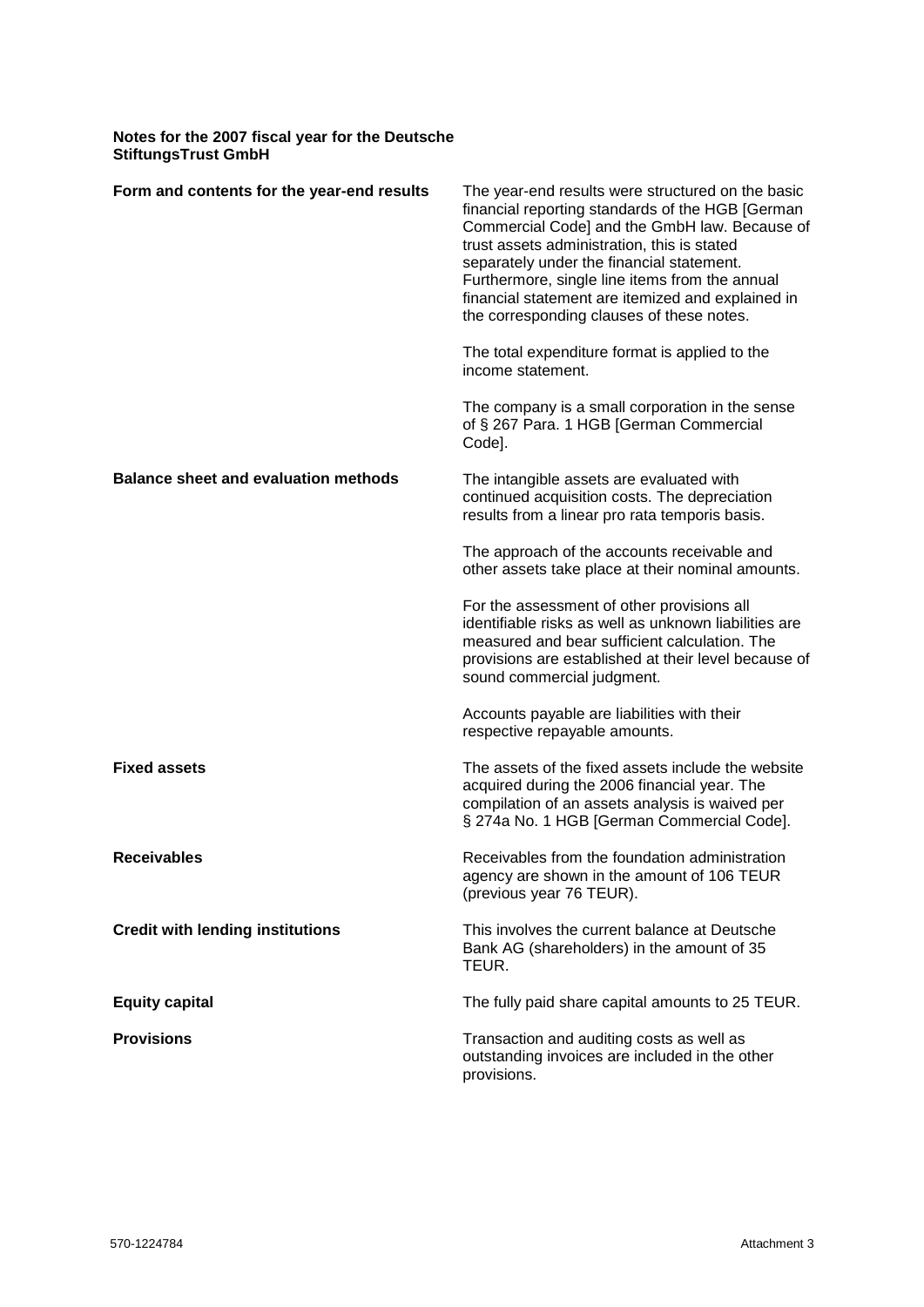| <b>Accounts payable</b>                                                 | Accounts payable to associated companies<br>(shareholders) are indicated, pertaining to the<br>sales tax payable in the amount of 27 TEUR as<br>well as 97 TEUR from the profit and loss transfer<br>agreement with Deutsche Bank AG.                                                                   |
|-------------------------------------------------------------------------|---------------------------------------------------------------------------------------------------------------------------------------------------------------------------------------------------------------------------------------------------------------------------------------------------------|
| Sales revenue                                                           | Management fees in the amount of 158 TEUR are<br>indicated for the task as trustee of the dependent<br>trusts as well as 165 TEUR commission income.                                                                                                                                                    |
| Other operating expenditures                                            | The other operating expenditures primarily include<br>accounts and audit costs as well as a value<br>adjustment on claims in the amount of 117 TEUR<br>and a processing fee of 47 TEUR.                                                                                                                 |
| Based on profit and loss transfer agreement<br>(EAV) transferred profit | Earnings from the 2007 business year in the<br>amount of 97 TEUR are paid per a profit-transfer<br>agreement from November 18, 2002 to Deutsche<br>Bank AG.                                                                                                                                             |
| <b>Bodies of the company</b>                                            | Bodies of the company are the directors, the<br>board of managers.                                                                                                                                                                                                                                      |
| <b>Board of managers:</b>                                               | The following were introduced as directors in the<br>year under report:                                                                                                                                                                                                                                 |
|                                                                         | Ms. Cordula Haase-Theobald, PhD, Attorney (until<br>12.31.2007)                                                                                                                                                                                                                                         |
|                                                                         | Mr. Stephan George, qualified economist (since<br>12.12.2007)                                                                                                                                                                                                                                           |
|                                                                         | Mr. Henning Kley, Attorney                                                                                                                                                                                                                                                                              |
|                                                                         | The managing directors represent the business<br>along with another managing director or a<br>procurer. The business is represented by a<br>managing director if he or she is the only<br>managing director or if the shareholders have<br>empowered him or her as the sole power of<br>representation. |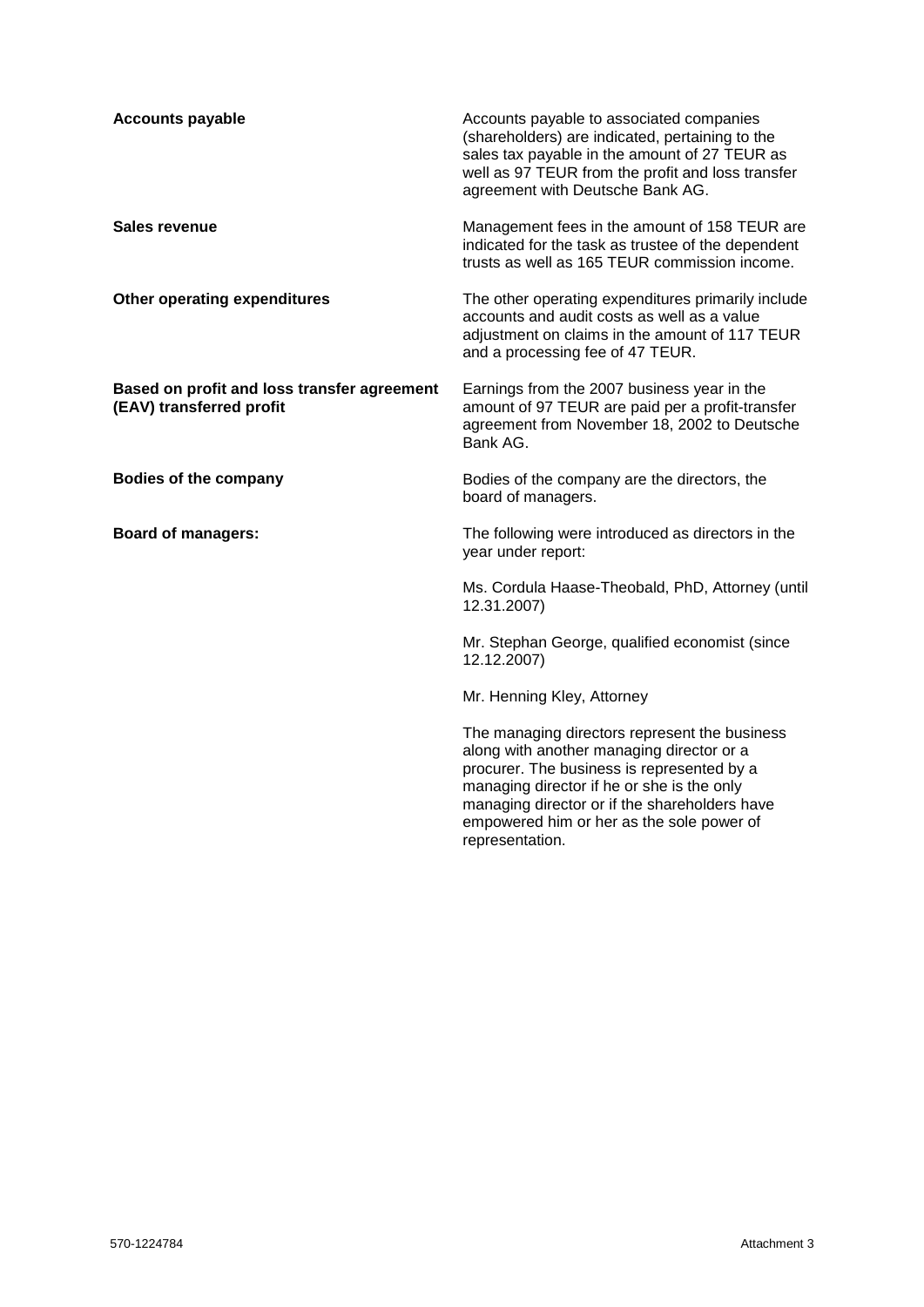| <b>Board of Trustees</b>             |                | Members of the Board of Trustees are:                                                                                                                                                                                                                                                                                                                       |
|--------------------------------------|----------------|-------------------------------------------------------------------------------------------------------------------------------------------------------------------------------------------------------------------------------------------------------------------------------------------------------------------------------------------------------------|
|                                      |                | Mr. Wolfgang Hempler                                                                                                                                                                                                                                                                                                                                        |
|                                      |                | Mr. Axel Benkner                                                                                                                                                                                                                                                                                                                                            |
|                                      |                | Mr. Hanspeter Daragan, PhD                                                                                                                                                                                                                                                                                                                                  |
|                                      |                | Mr. Hilmar Kopper                                                                                                                                                                                                                                                                                                                                           |
|                                      |                | Mr. Thomas Wachtei                                                                                                                                                                                                                                                                                                                                          |
|                                      |                | Hans-Werner Jacob                                                                                                                                                                                                                                                                                                                                           |
|                                      |                | The task of the board of trustees is to advise the<br>board of management, especially with regard to<br>the implementation of purpose that arises from the<br>respective regional dependent trusts, as well as<br>the approval of investment guidelines issued by<br>the business for the trust assets.                                                     |
| <b>Affiliated companies</b>          |                | Since November 18, 2002, a profit transfer<br>agreement exists with the Deutsche Bank Trust<br>Aktiengesellschaft Private Banking that is<br>retroactive to January 1, 2002, and through a<br>merger of the Deutsche Bank Trust<br>Aktiengesellschaft Private Banking with Deutsche<br>Bank AG effective on 07.01.2003 was migrated to<br>Deutsche Bank AG. |
| <b>Group affiliation</b>             |                | The Deutsche StiftungsTrust GmbH is included in<br>the consolidated financial statements of Deutsche<br>Bank AG, Frankfurt am Main. The consolidated<br>financial statements will be published in the<br>electronic Bundesanzeiger (Federal Gazette).                                                                                                       |
| Frankfurt am Main, November 17, 2008 |                |                                                                                                                                                                                                                                                                                                                                                             |
| (Stephan George)                     | (Henning Kley) |                                                                                                                                                                                                                                                                                                                                                             |